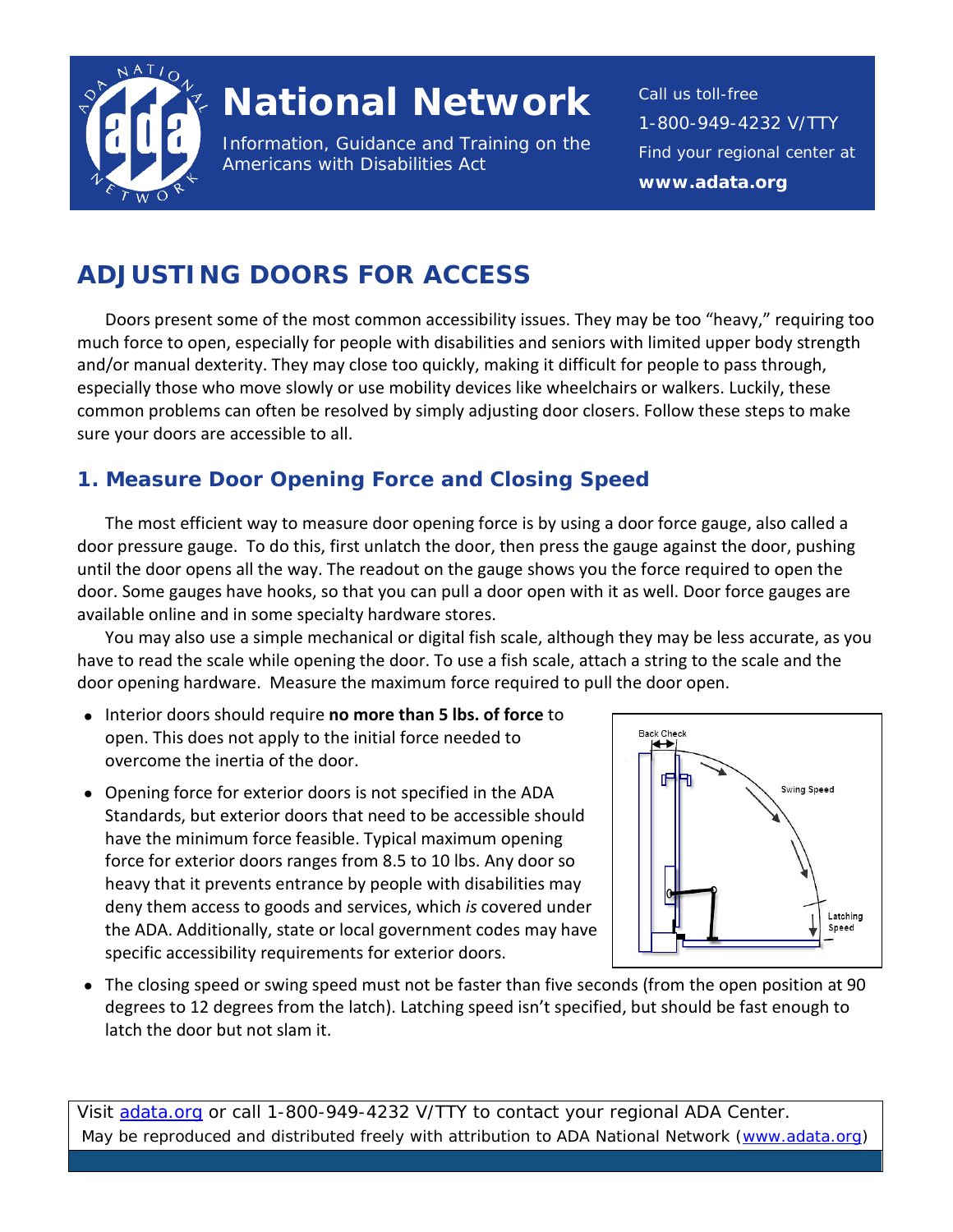## **2. Determine the Simplest Solution**

- $\checkmark$  Check to see if the problem is due to misalignment or warping of the door or door frame, loose weather stripping or threshold, or door hinges that need tightening or lubricating.
- $\checkmark$  Check to see what type of closer is installed. Most closers are mounted at the top of a door or above it on the jamb, although some doors use internal models hidden inside the door frame.
- $\checkmark$  Check to see if the closer is damaged or leaking oil.
- $\checkmark$  Check to see if your closer is still under warranty. Adjusting or repairing it may void your warranty.
- $\checkmark$  Decide whether to replace, adjust, or (in some extreme cases) remove the door closer.

Be sure to refer to the closer's maintenance manual before trying to make adjustments, and/or enlist building maintenance staff when possible.

Mechanical door closers use the hydraulic force provided by the user to shut the door after it is opened. Most closers allow you to adjust the speed and power of the door.

#### **To adjust the latch or sweep speed:**

Insert a 1/8-inch Allen wrench or screwdriver in the appropriate set screw. Turn it clockwise to reduce the speed, counterclockwise to increase the speed. The set screws are usually located on the end of the closer.





### **Typical Symbols on a Closer**

- "S"- Swing Speed: adjustment for the long swing of the door
- "L" Latch Speed: adjustment for the short final swing of the door
- "BC" Back Check: adjustment to limit/slow the maximum swing of the door

# **3. Make adjustments**

To achieve the 5 lbs. maximum force required, you may need to experiment with the swing speed, spring tension,\* and the foot or shoe adjustment.

#### **\*Spring tension does not usually need adjustment, but can be increased to boost closing power.**

Visit [adata.org](http://www.adata.org/) or call 1-800-949-4232 V/TTY to contact your regional ADA Center. May be reproduced and distributed freely with attribution to ADA National Network (www.adata.org)